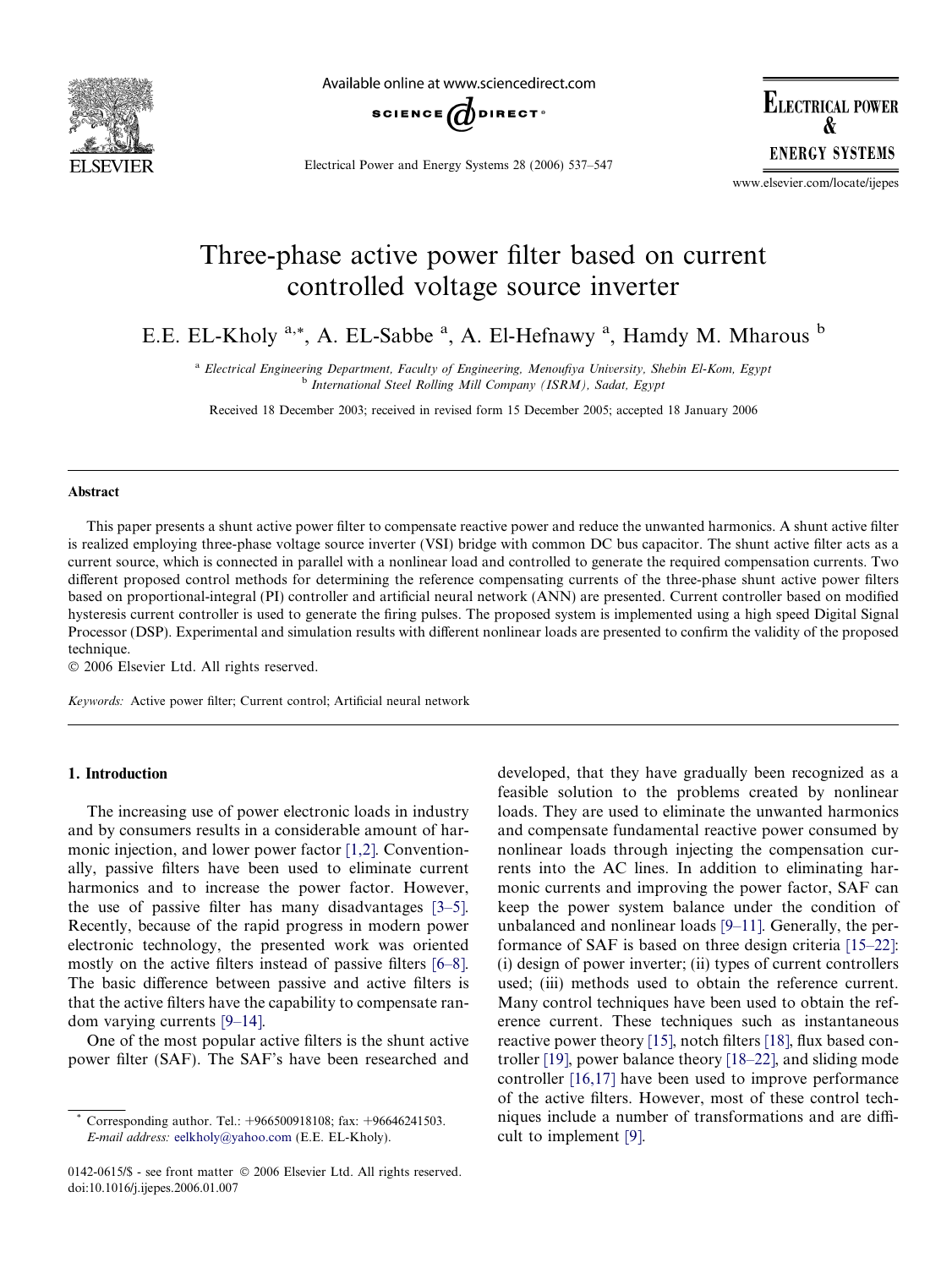This paper presents two different approaches used to calculate the reference current of the SAF. The first technique used the DC capacitor voltage with PI controller. Although, this method is simple to implement and achieves good results, it had drawbacks at unbalance conditions of the supply voltages. The performance of the SAF is achieved by the second technique, which depends on an ANN. The output of the ANN is used to generate the reference currents of SAF. The basic objective of this control is to provide a very precise solution to get the reference current even under unbalanced conditions of supply voltages. A hysteresis controller based on PWM current control is used, which is widely used due to its fast response. Comparisons of simulation results are presented for the two control strategies. The proposed control system with ANN is implemented using a DSP. Experimental results were presented to prove the effectiveness of the design of the control strategy.

#### 2. System description and operation

## 2.1. Power circuit description

As shown in Fig. 1, the SAF system consists of a threephase voltage inverter with current regulation, which is used to inject the compensating current into the power line. The VSI contains a three-phase isolated gate bipolar transistors (IGBT) with anti-paralleling diodes. The VSI is connected in Parallel with the three-phase supply through three inductors  $L_{f1}$ ,  $L_{f2}$  and  $L_{f3}$ . The DC side of the VSI is connected to a DC capacitor, C, that carries the input ripple current of the inverter and the main reactive energy storage element. The DC capacitor provides a constant DC voltage and the real power necessary to cover the losses of the system. The inductors  $L_{f1}$ ,  $L_{f2}$  and  $L_{f3}$  perform the voltage boost operation in combination with the capacitor, and at the same time act as the low pass filter for the AC source current. Then the SAF must be controlled to produce the compensating currents  $i_{f1}$ ,  $i_{f2}$  and  $i_{f3}$  following the reference currents  $i_{f1}^*$ ,  $i_{f2}^*$  and  $i_{f3}^*$  through the control circuit.

## 2.2. System modeling

The representation of a three-phase voltages and currents of the VSI in Fig. 1 are as follows: the voltages  $V_{f1}$ ,  $V_{f2}$  and  $V_{f3}$  supplied by the inverter as a function of the capacitor voltage,  $V_c$ , and the state of the switches  $G_1$ ,  $G_3$ and  $G_5$  are:

$$
\begin{bmatrix} V_{f1} \\ V_{f2} \\ V_{f3} \end{bmatrix} = \frac{V_c}{6} \begin{bmatrix} -2 & 1 & 1 \\ 1 & -2 & 1 \\ 1 & 1 & -2 \end{bmatrix} \begin{bmatrix} G_1 \\ G_3 \\ G_5 \end{bmatrix}
$$
 (1)

where  $G_1$ ,  $G_3$  and  $G_5$  represent three logic variables of the three legs of the inverter. The inverter conduction state is represented by these logics. Then the SAF currents can be written as:

$$
L_{f1} \frac{di_{f1}}{dt} = V_{s1} - V_{f1}
$$
 (2)

$$
L_{f2} \frac{di_{f2}}{dt} = V_{s2} - V_{f2}
$$
 (3)

$$
L_{f3}\frac{di_{f3}}{dt} = V_{s3} - V_{f3}
$$
 (4)

where  $i_{f1}$ ,  $i_{f2}$  and  $i_{f3}$  are SAF currents and  $V_{s1}$ ,  $V_{s2}$  and  $V_{s3}$ are the supply voltages. The voltage in the DC capacitor can be calculated from the SAF currents and switching function as follows:

$$
V_{\rm c} = -\frac{1}{C} \int [G_1 i_{f1} + G_3 i_{f2} + G_5 i_{f3}] \tag{5}
$$

The set point of the storing capacitor voltage must be greater than the peak value of the line neutral mains voltage in order to be able to shape properly the mains currents.



Fig. 1. The proposed shunt active power filter.